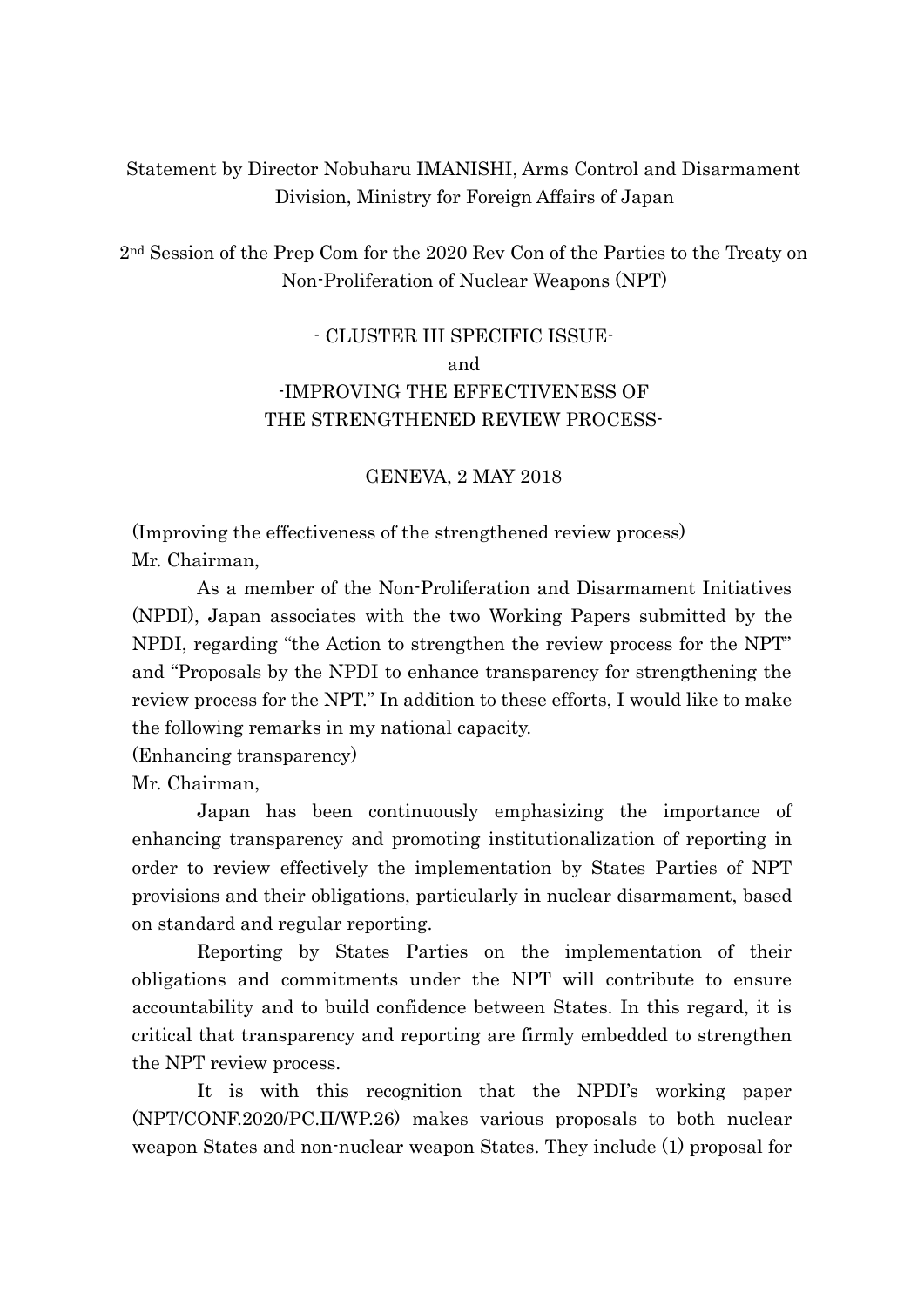nuclear weapon States to agree upon a "standard reporting form" and (2) proposal for the Chair of the 2019 Preparatory Committee to usefully explore allocating time to review the proportion of States Parties issuing regular reporting and to identify and remove any barriers to optimal reporting, among others. Japan is also committed to submitting its national report regarding the implementation of the NPT.

(Other initiatives and suggestion to establish a Working Group) Mr. Chairman,

Japan recognizes that it could be useful to have substantive discussions to strengthen the NPT Review Process under a Working Group suggested by the NPDI. In doing so, it is also important to take into consideration past proposals which were made to improve its effectiveness and efficiency.

My delegation also would like to point out the importance of cooperation and coordination between Chairs of the Preparatory Committees and President of the Review Conference. From this viewpoint, we consider that in this review process cooperation and coordination between Chairs are well implemented, which we highly welcome. Japan welcomes this good effort and will support fully the Chairman of the 3rd Session of the Preparatory Committee of Malaysia, to maintain this practice.

We also highlight the importance for the bureau of the 2020 Review Conference to be formed at an early date. In view of our past experience, early formulation of the bureau is instrumental for the success of the Review Process.

Regarding the way to strengthen the NPT Review Process, in addition to the aforementioned points, States Parties have many topics to discuss. Therefore, we would find it useful to establish a Working Group in order to discuss these points in an interactive manner while also involving representatives from various groups.

(Importance of upholding and preserving effective NPT) Mr. Chairman,

Japan is of the view that the integrity and universality of the Treaty must be maintained. In this regard, tangible progress needs to be made in the implementation of the measures adopted in the past NPT review